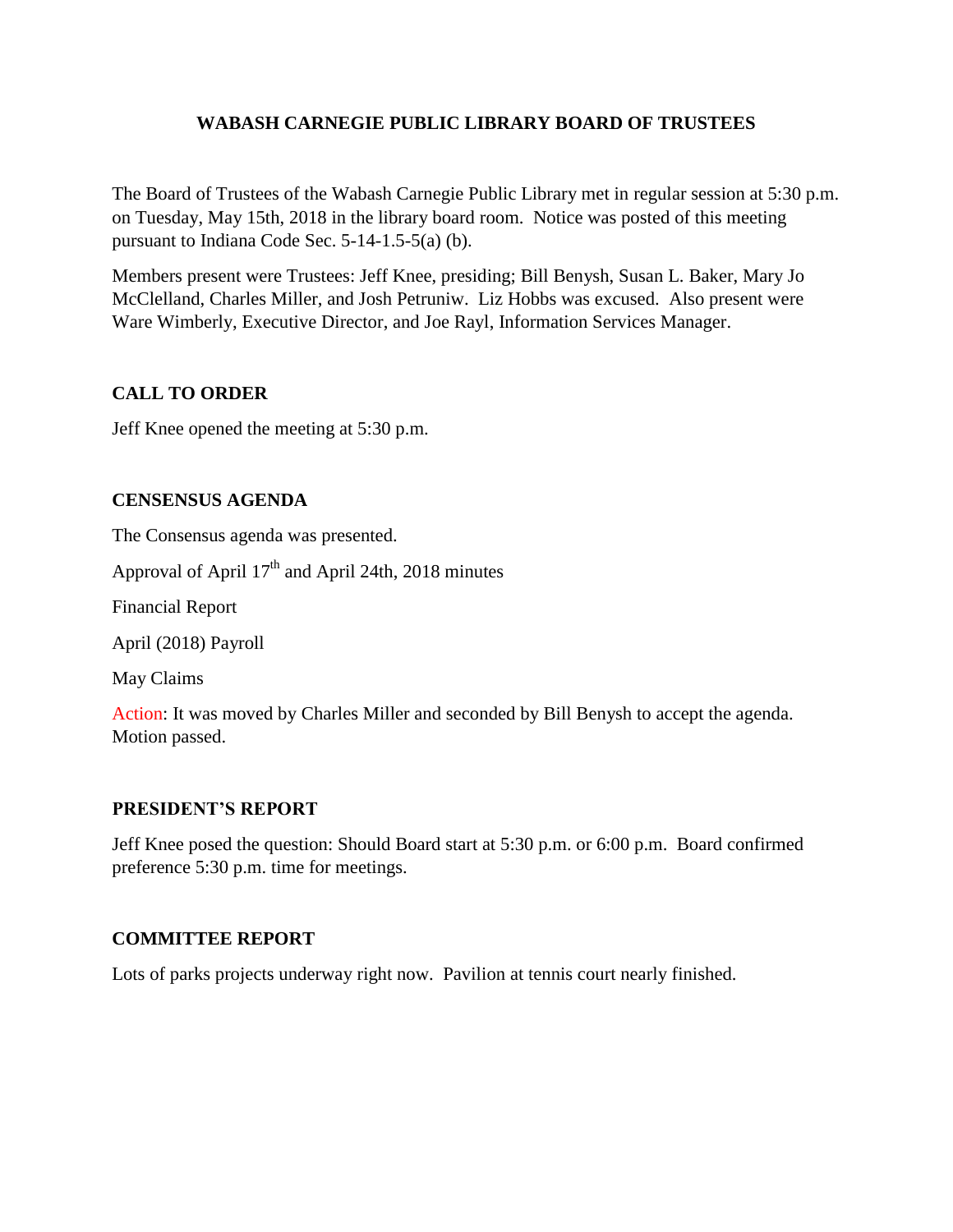#### **NEW BUSINESS**

#### Phone Quotes

Two phone system quotes were compared: Intrasect and Gibson Telenet. References were contacted for Gibson Telenet, which were good. Both phone systems are digital. Frontier will provide actual phone service. No local Wabash reference available for Gibson Telenet. The closest business for them has been in Huntington. Intrasect with Andy Ball is more familiar with the library.

The library should be wary of extra "bells and whistles" if offered by either vendor. Both Intrasect and Gibson Telenet can also phone system issues remotely as opposed to sending out a service tech – for most issues. Intrasect is closer if a service tech is needed to come to the library and is also in the library taxing district. Ware recommended that payment of new phone system comes from Library Improvement Reserve Fund (L.I.R.F).

Action: It was moved by Josh Petruniw and seconded by Bill Benysh to approve going with the Intrasect quote and to use L.I.R.F to pay for it. Motion passed.

#### Assistant Circulation Manager Position

Trustees discussed the recommendation to hire Abby Stefanatos as the library's new Assistant Circulation Manager which is currently vacant. Abby is currently the Circulation Assistant which would mean she would be moving from a part-time to full-time positon. Discussion on the advantages to this including assisting other staff in projects particularly Rachel with programming purposes. What expenses would affect adding another full-time staff to the library was payroll was discussed too. Abby has worked at the library since 2012 starting as a Student Assistant while in high school. Ware doesn't anticipate filling the Circulation Assistant positon which Abby would be moved from. Ware proposes a yearly salary of \$22,000 for Abby as the Assistant Circulation Manager.

Action: It was moved by Susan L. Baker and seconded by Mary Jo McClelland to approve the hire of Abby Stefanatos as the library's Assistant Circulation Manager. Motion passed.

#### **DIRECTOR'S REPORT/ADMINISTRATIVE UPDATE**

#### CD Maturing

A CD matures on May  $22<sup>nd</sup>$ , 2018 at Beacon bank. Ware went to six different banks to compare/contrast new CDs. The highest rates were at Crossroads and First Merchant's. Discussed the need to possibly diversify with new CDs at both banks, and possibly with a third financial entity, the Community Foundation.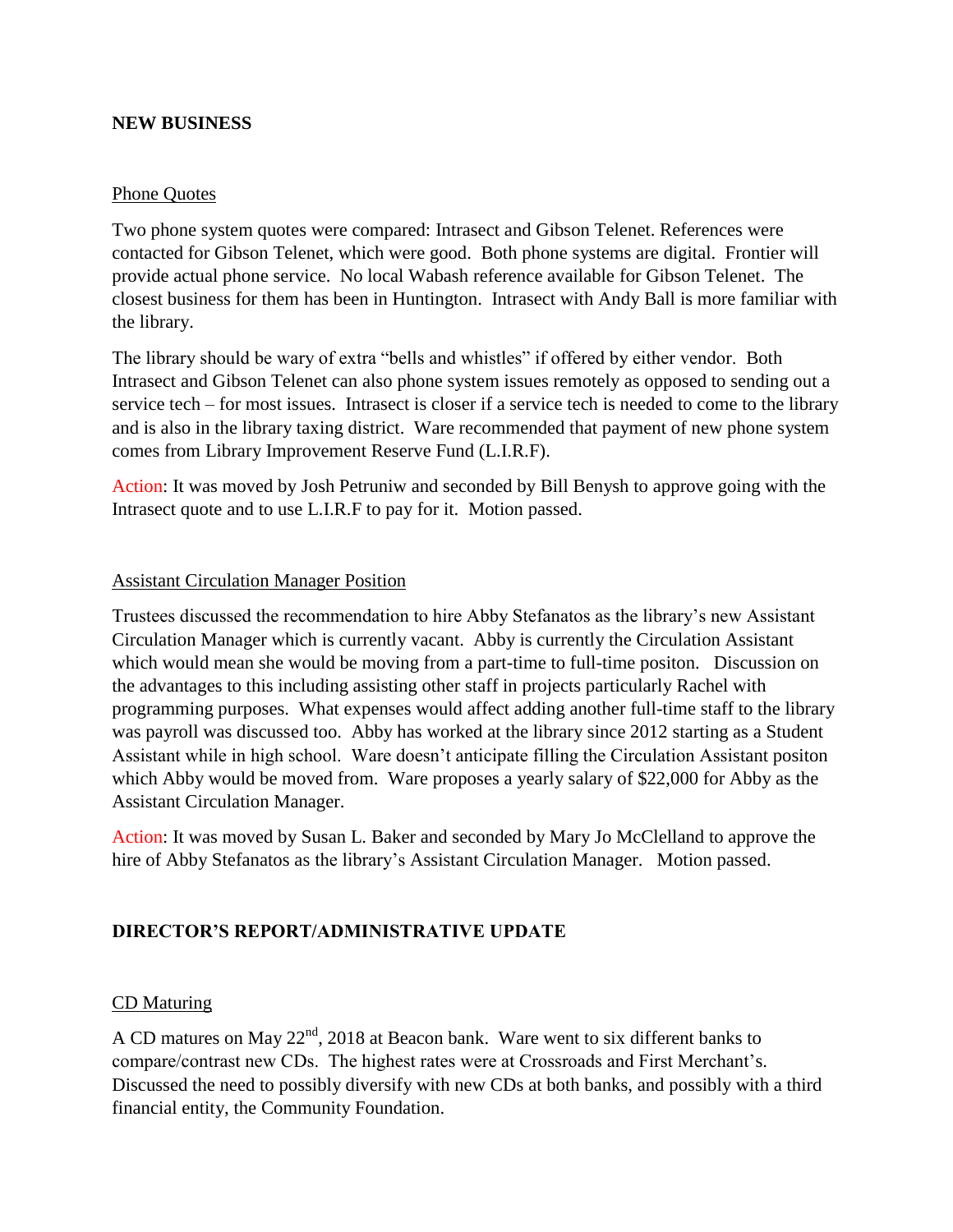Crossroads appears to have taken over the position of "hometown bank" from First Merchant's.

Disadvantages of diversifying is that smaller pools of principle money will generate less yield, if it is split up.

Advantages of diversifying invests in the community.

Community Foundation would yield higher results with less flexibility/access to funds. CDs with banks yield less return, but offer more flexibility/access to funds.

Area banks and credit unions may be willing to increase interest rate if library funds diversified.

Investing with Community Foundation may not be best with the upcoming planning.

Action: It was moved by Charles Miller and seconded by Susan L. Baker to open new 2 to 3 year CDs with the principal from the matured CD with ½ of principal at First Merchants Bank and ½ at Crossroads Bank with the interest from the matured CD going into the E. Pearson Gift Fund Motion passed.

#### Sara Peterson Consulting

General thoughts from the Trustees who meet with Sara Peterson: Sara was impressive, made sense, knowledgeable, cut-to-the chase consultant. Sara seems like she's geared toward helping the library figure what plans we want, as opposed to implementing her own plans, and she will help identify the true needs of the library and the community we serve. She pointed out the library's need to stay relevant. She also stated she'll keep planning on a swift moving schedule.

The renovation of the library's use of space is concerning and integral part of the overall planning.

Planning and changes are concerning for everyone involved and requires input from staff as well as the Board of Trustees. It was important that the planning done with MKM be re-visited too.

Action: It was moved by Bill Benysh and seconded by Charles Miller to approval the proposal by Sara Peterson Consulting for strategic planning by the Library. Motion passed.

#### Server Quote

Ware and Joe got a second opinion on the server quote presented by Intrasect. Brady Burgess of BIT Computers out of North Manchester met with Ware and Joe. He thought that replacing the servers was not crucial at this time due to the robust backup system the library has with the Data Back-up. Will look at quote to migrate email in the near future.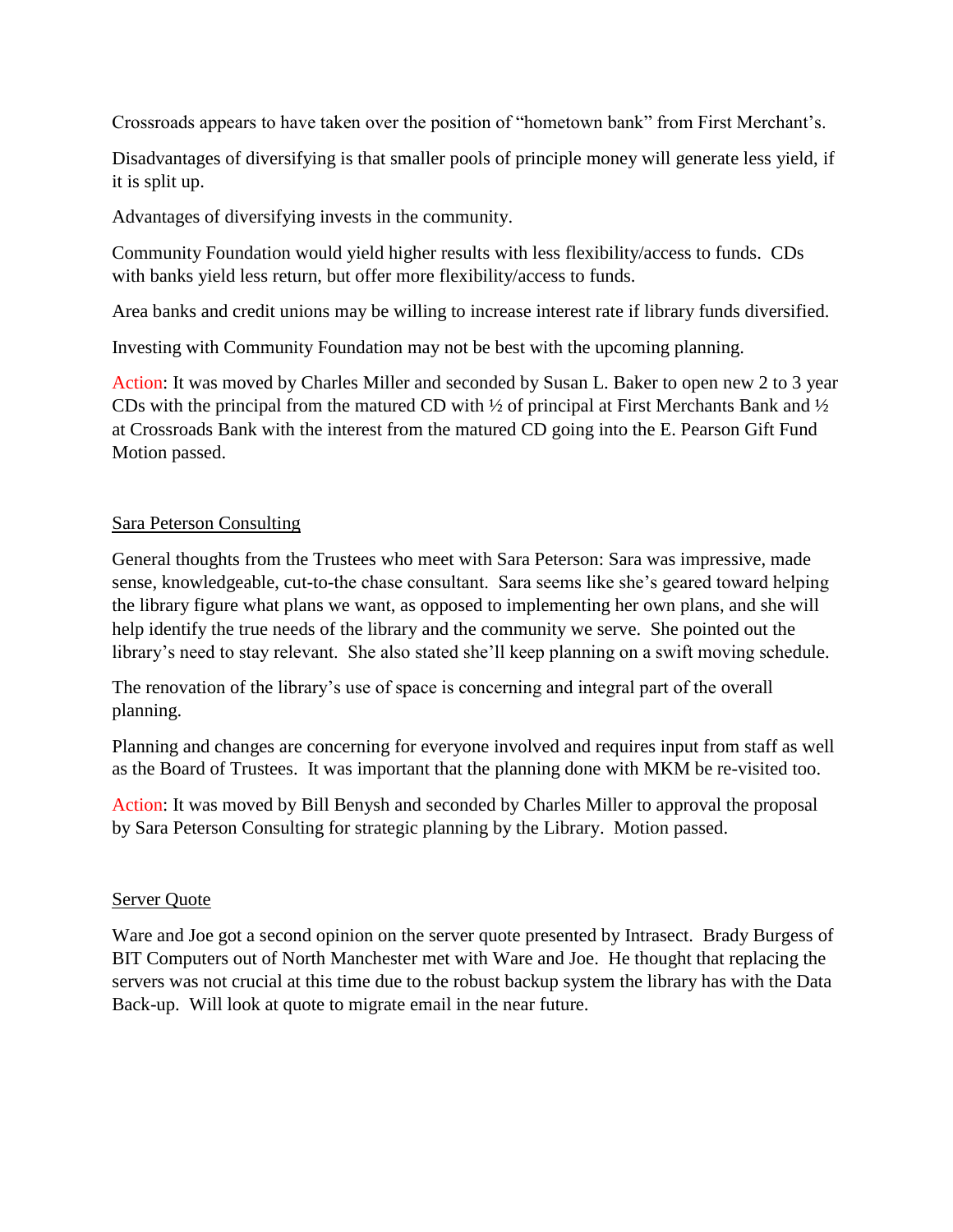#### Wall Downstairs

Agreed that the newer paint work on the downstairs lobby with the logo is much better than the blue color.

### Protechs Appraisal

A Joe Funk who is a drywall contractor in Huntington will be re-plastering the wall on behalf of Protechs, INC over the Memorial Day weekend.

#### RB Digital

The Board discussed adding on RB Digital subscription to downloadable audio-books of popular authors. This service which is recommended by Ware and staff offers digital materials that could be offered to our patrons that current digital subscriptions do not offer, including magazines, audiobooks, and British television.

Trustees discussed the proposal. They asked for current usage of our digital subscriptions the library offices such as Hoopla, Overdrive, etc. at the next meeting and asked if Bethany could come to next meeting to explain more about the RD Digital package.

# Railing outside on railroad side

This railing on ramp to the entrance is very rusty in spots. Ware got an initial quote from Schlemmer Brothers Metalworks of \$11,000 to replace. Something that probably needs replaced in the in the near future.

# Additional Updates

Ware sees a need to improve the lighting in the library building. Don't know if the current lighting is not strong enough or perhaps something like LED lights are needed. Ware is checking with Quality Electric on that.

An overview of the Indiana Library Federation North Central Regional Conference at IU – Kokomo campus on May  $18<sup>th</sup>$  – was presented to the Board.

#### **Other:**

Trustees discussed if paper use at Board Meetings be minimized either by emailing or the use of lap tops. It was expressed that paper is preferred by some Trustees.